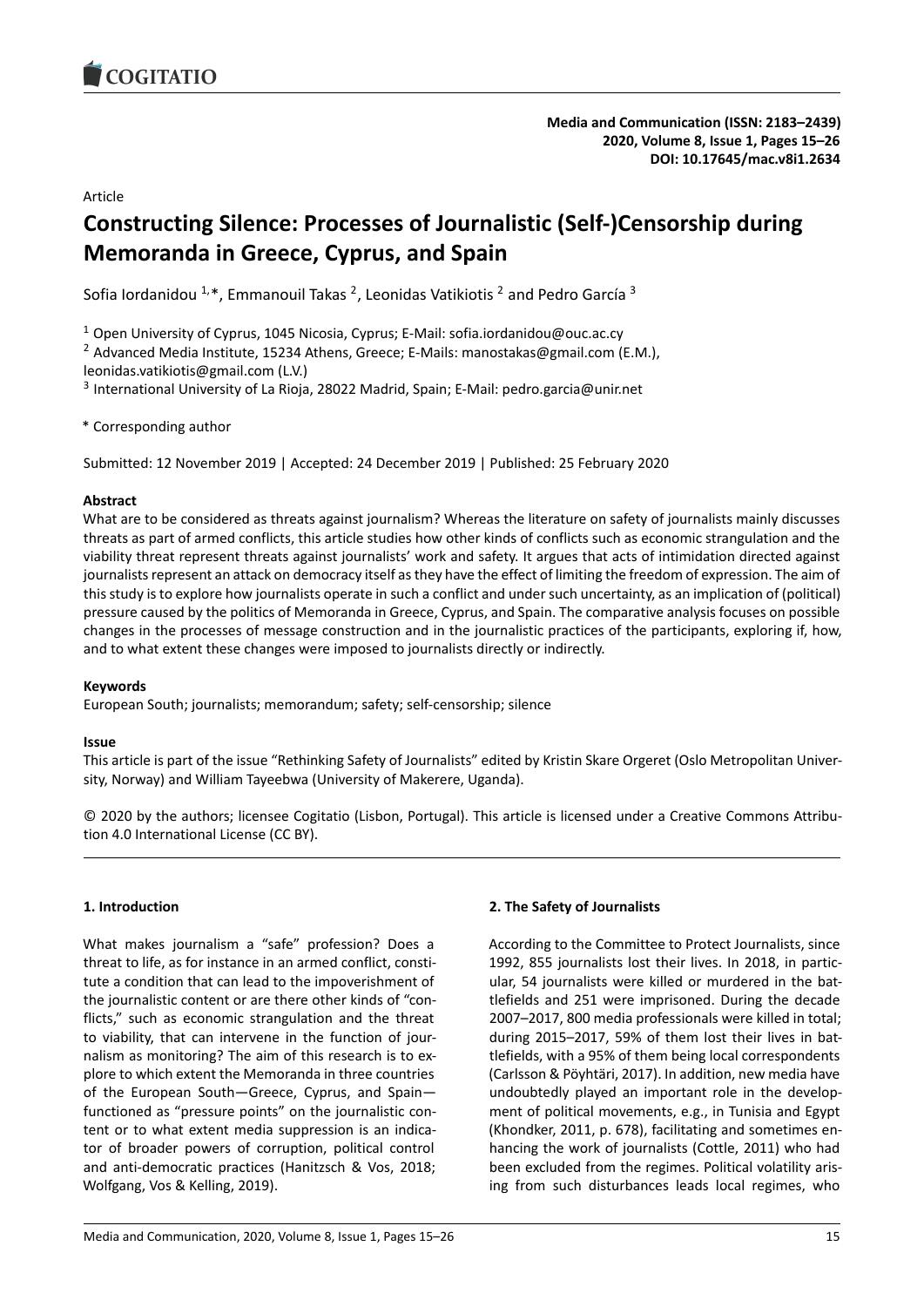seek to maintain their power, to actions that afflict independent journalism and the true mission of the media. Journalists are murdered not only to provoke a shock, but also as a means of intimidation. Murder has thus become an effective lever for the activity of terrorist-militia pressure groups, but for some regimes as well, who use it as a means of reducing the control applied to them. Apart from that, technological progress, which can be a blessing for facilitating a professional, can be a curse at the same time, because it makes tracing or even targeting the action or the position of a journalist easier.

Another important source of threat for journalists derives from organized crime, especially in certain countries of Asia, Central and South America, such as Mexico and Colombia, which appear as areas of high risk. Carlsson and Pöyhtäri (2017, p. 12) note that the majority of victims do not come from countries in war, but are involved in the disclosure of information concerning drug trafficking, human rights violations, and corruption.

Even though the "physical" safety of journalists has been widely discussed, less attention has been given to their psychological safety. Psychological safety has been defined as "individuals' perceptions related to the degree of interpersonal threat in their work environment" (Nembhard & Edmondson, 2012, p. 2); as the feeling of being able to "show and employ one's self without fear of negative consequences to self-image, status or career" (Kahn, 1990, p. 703); or a feeling that provides a sustainable psychological path to high performance, even in uncertain environments (Edmondson, 2008). Psychological safety has a positive effect on collaboration (Gratton & Erickson, 2007), experimentation (Madsen & Desai, 2010), on organizational learning and performance (Choo, Linderman, & Schroeder, 2007; Nembhard & Tucker, 2011), self-confidence in the workplace (Edmondson, 1999), while increasing the propensity to share one's knowledge in psychologically safe places (Siemsen, Roth, Balasubramanian, & Anand, 2009). In addition, increased insecurity, especially derived from increasing unemployment rates and perceived job vulnerability, leads to high psychosocial work stress and burnout (Tsai & Chan, 2011). The international crisis that started in 2008 has highlighted the need to focus more on "economic stress" as a crucial factor of psychological insecurity that affects perceived vulnerability, employees' well-being, job satisfaction and performance (Bond & Bunce, 2001; Chalofsky, 2003; Karasek, 2008). Even though scholars have long recognized the threat of job insecurity, unemployment, and underemployment to the psychological safety of employees, less attention has been given on economic stress such as employees' current financial status, their worries on financial issues and the multi-level effects of economic stressors on different socioeconomic levels of analysis (Probst, 2005). Especially in these times of crisis, organizations have been driven by an economic rationalist calculus, while the costly consequences of compromised worker psychological health driven by economic

stress have been largely ignored (Dollard, 2007; Johnson, 2008). Even though "economic stress" as a product of the economic crisis has been found to generally have an impact on general stress, anxiety and depression (Viseu et al., 2018), on polarization and "middle class squeeze" (Whelan, Russell, & Maître, 2016) and on personal and social coping resources (Bartholomae & Fox, 2017), little attention has been given on the effects of economic stress on the journalistic practice, especially in the countries of the "European South" and in particular on the perceptions and experiences of the journalists who were expected to operate under the political and economic pressures emanating from the logic of the Memoranda.

In Cyprus, Greece, and Spain, that this article examines, the new working environment that has emerged due to the economic crisis has outplaced the experienced and more highly-paid professionals, resulting in phenomena of insufficient advocacy of the professional relations code and even of the journalist code of conduct, therefore leading to the "pauperization" of also the younger, training journalists. This lack of job security constitutes a source of corruption and self-censorship for journalists, causing an internal, self-fueled crisis. In the case of Cyprus, the press, while covering the demonstrations outside the House of Parliament during the deliberations on Eurogroup decisions, inclined to the deconstruction of the demonstrators and of their demands, legitimizing policies from above (Spyridou, 2015). In general, the autonomy of journalists in Cyprus is at risk because of their dependency on the government, commercial interests and, more recently, job insecurity (Milioni, Spyridou, & Koumis, 2017).

Similar phenomena emerged in Greece as well, where the crisis, up to a certain point, was subserved by the stance of the media (Nikolaidis, 2017). Strict fiscal adjustment, dismissals in both private and public sectors, reduction in advertisements on the press, etc., made lots of journalists accept serious curtailments on their wages, work under the abiding monitoring of the editorial board, and enter a form of self-censorship as they were trying to strike a balance between the correlated systems of politics, economy and media, in order to protect their job (Iosifidis & Boucas, 2015). Additionally, journals and magazines sales figures decreased by 50% between 2012 and 2017 (Hellenic Statistical Authority, 2018). Although the life of journalists in Greece, Cyprus, and Spain is not directly threatened, according to the "Reporters without Borders" a new, emerging, form of economic threat seems to have advanced upon them; at least, this is shown in the interviews taken in the context of this research. Apparently, this is not irrelevant to the new state of affairs that late neoliberalism built up in the countries of the European South, which—in the case of Cyprus for example—as noted by Vogiatzoglou (2016), victimized the island, even though two years after the loan agreement some indices shifted towards the correct direction.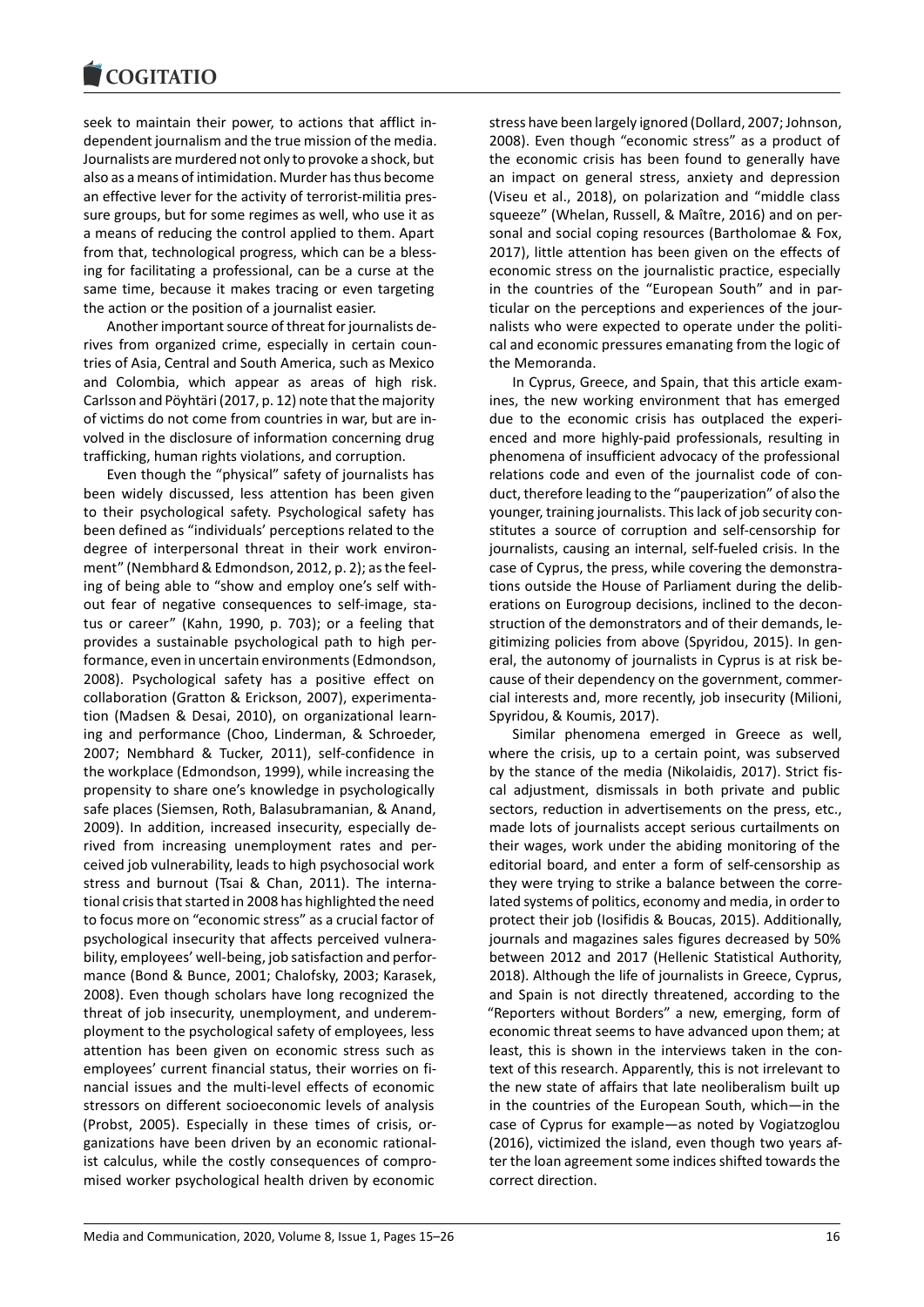# **3. Greece, Cyprus, Spain: Alliances in Respect to Memoranda and Economic Deficiencies**

On August 2018, the termination of the third economic adjustment program for Greece, which accompanied the third loan, put an end to the most economically turbulent period of postwar Greece. The crisis, before derailing in terms of fiscal policy, started in 2008 as a circular recession. In 2010, the Greek government and the creditors proposed choices to eliminate the risk of defaulting on payments, which are to blame for the extremity of the crisis. Greece, which was the first country of the European South to be subjected to the Memorandum mechanism in April 2010, received in total €288.7 billion: 256.6 from European sources and 32.1 from the International Monetary Fund (IMF; European Stability Mechanism, 2018).

Spain acceded to the Memorandum regime in July 2012, for a period of 18 months, and the Program ended in January 2014. The agreement with the EU stipulated that Spain would borrow up to €100 billion, with the exclusive aim of rescuing its banks (European Commission, 2012). Finally, it deployed €38,9 billion for the recapitalization of its commercial banks and €2.5 billion as capital injection for the establishment of Sareb, which according to the Irish model operated as a "bad bank" absorbing the toxic assets of the four nationalized banks (BFA Banca, Catalunya Bank, Banco Gallego, and Banco de Valencia). The metastasis of the deep structural crisis of 2008 in Spain was triggered by the property bubble of the preceding decade, which in turn was the result of irresponsible lending by the banks. Albeit the responsibility of the banks, the condition for the financing of Spain, in the framework of an internal devaluation policy (as it also happened in Greece), was wage reduction and other measures that deteriorated the position of lowerincome classes.

Cyprus was the last country to join the rescue mechanism. The Cypriot crisis mostly resembled the Irish and the Spanish ones, because it originated from the banks. In 2011, the ratio of bank assets to Gross Domestic Product (GDP) reached 896%. In 2012, the private debt (of households and businesses) reached 288% of the GDP (Kosmas, 2019). The purchase of Greek bonds on behalf of the Cypriot banks, which were later subjected to a "haircut" following the decision of the European Commission in the context of the 2012 restructuring—without provision for any compensation, although Cyprus was an EU member transferred the crisis from Greece to Cyprus. Apart from the already known terms of funding, such as wage reductions, privatizations, etc., what was also included in the case of Cyprus was the "haircut" to deposits over €100,000. It was the first time that such a measure was implemented in the EU. Cyprus was subsumed under the rescue mechanism in March 2013; it borrowed €10 billion and exited in March 2016 (European Commission, 2013).

The inclusion of the above three countries in the regime of limited sovereignty that the Memoranda imposed, strengthened the links among them. There are three prevailing similarities: Firstly, in all three countries, the public debt is much higher after their "rescue," contrary to the level it was before the crisis, as it is apparent from Figure 1. Consequently, they are more susceptible to an abrupt shift of the economic cycle.

Secondly, all three countries are under a surveillance regime, as stipulated by the regulation 472/2013 of the European Parliament and Council (European Parliament, 2013). As a result, economic policy (everything concerning public spending, banking sector, labor market, social policy, etc.) comes under the rigorous monitoring of European institutions.

Thirdly, social welfare indices have yet to return to their pre-crisis levels. In Greece, unemployment in 2019



**Figure 1.** Public debt as a ratio of GDP. Source: European Commission's Directorate General for Economic and Financial Affairs (2019).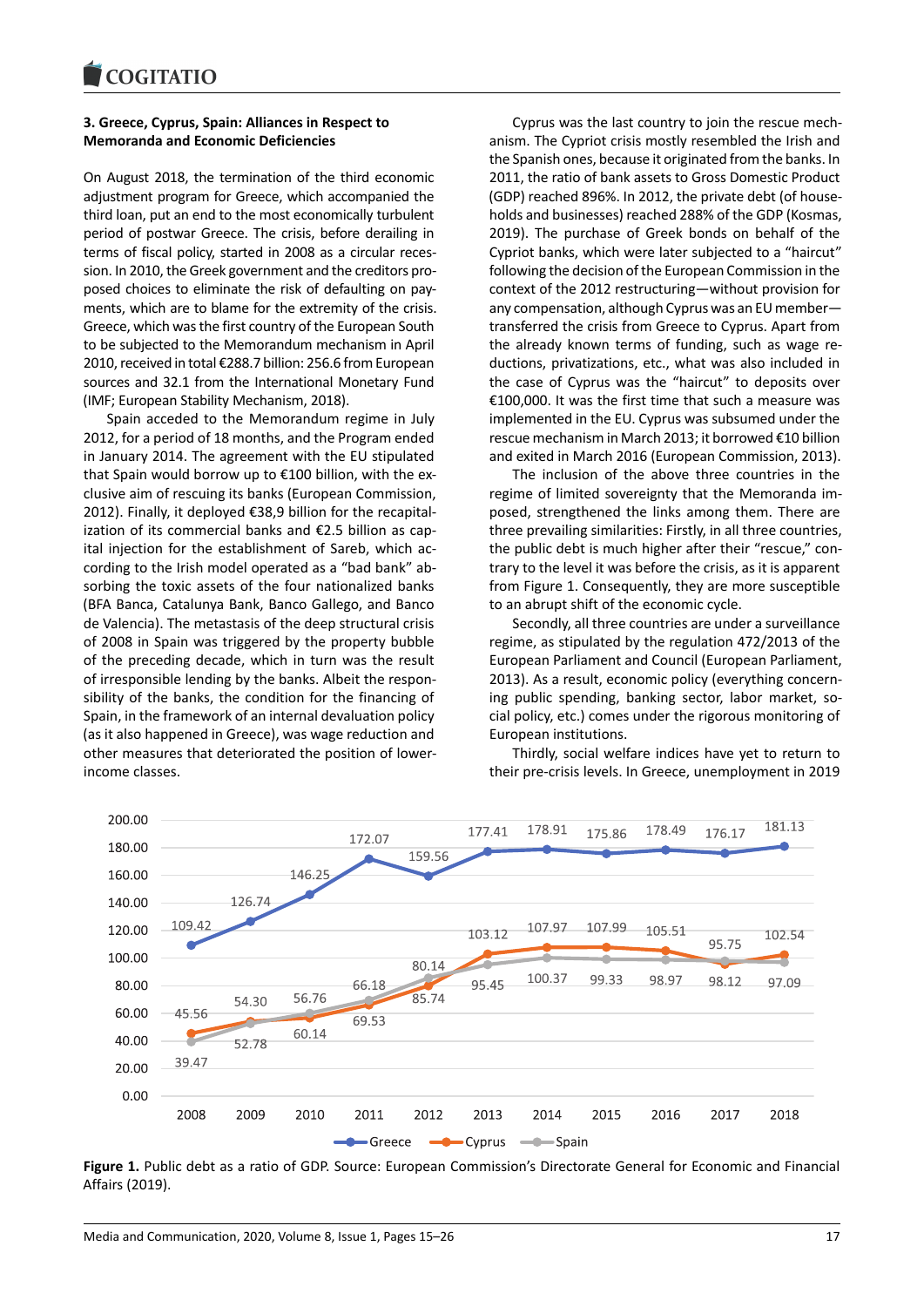

is double than in 2008, wages and pensions are by 40% lower, collective bargaining has been abolished by law, and Greece is the only member state of the EU where the minimum wage is decided by state law. In Spain, in 2018, the unemployment rate was higher than in 2008 (15.3% instead of 11.3%), although during that decade wages decreased and the labor market became more flexible, e.g., in 2017, 90% of jobs were temporary and one third of them lasted less than a week (Alderman, 2019). Furthermore, Spain still had the highest school dropout rate in the EU: 19.9% in 2015 (Villanueva & Vega, 2019). In Cyprus, unemployment in 2018 was more than double in comparison to 2008 (8.4% from 3.7%); in the meantime, a broad program of first-residence auctions is imminent, which will deteriorate the terms of housing for thousands of Cypriots, but will enable the banks to purge their portfolios.

Some common characteristics that run deeper can also be traced in the roots of the economic crisis. No matter what form it took (public debt and banking crisis), it was a crisis that challenged and shook the dominant economic model, that of neoliberalism, as it is demonstrated in financialization and globalization (Duménil & Lévy, 2011). It deteriorated as well, due to the participation of these three countries in the Eurozone, which translated into inability to recourse to traditional measures of monetary policymaking for the management of the crisis (Lapavitsas et al., 2012).

In that context, journalists were in the forefront of pressure, not only having to manage an extended, stressful, and unpleasant situation, but also having to analyze it, sometimes even serve it. On the one hand, they had to cover suicides or school closures and, on the other, cuts on wages and continuing lay-offs, which were an everyday phenomenon. The contrast boiled up due to the fact that economic volatility made the owners and managers of the media more submissive to political and economic authority, in order to ensure their survival. That process raised issues for the "safety" of journalists, not only as a result of a threat to their lives, but also as a psychological after-effect of the extended insecurity climate.

#### **4. Media Landscapes in Greece, Cyprus, and Spain**

In Greece, 12 daily newspapers and 20 Sunday papers are in circulation, and six nationwide private television channels broadcast. Newspaper circulation in 2018 amounted to 54.2 million papers from 248.5 million in 2007, and magazine circulation amounted to 20.6 million, from 111.4 in 2007―one year before the crisis hit. Media ownership in Greece is characterized by a very high degree of concentration, indicative of very low levels of media pluralism, a concept that embraces aspects such as diversity in the ownership of media and variety in the sources of information (Leandros, 2010). Circulation figures are topped by the newspapers that belong to media groups owning television channels, radio stations, and websites (horizontal ownership) as well, or even a press distribution agency (vertical ownership). At the same time, diagonal ownership flourishes as well, as the most powerful owners of media groups are also ship-owners or conduct business in the refining and trade of crude oil, construction, tourism, and other industries. The press in Greece is politically active in an intense way, identifying with political parties (Papathanasopoulos, 2005); it comes as no surprise that investigative journalism has significantly shrunk, due to the deep economic crisis.

The Cypriot press shows a remarkable selling decline in both newspaper and magazine. The readership index of the first quarters of 2016 to 2019 is reduced by 4% (from 14.4% to 10.5%), while the GDP of Cyprus is increasing. Four daily and two Sunday political newspapers are printed in Cyprus. One of them (*Haravgi*) belongs to the Communist Party, while the rest of them (*Fileleftheros*, *Politis*, *Alitheia*, *Simerini*, and *Kathimerini*) belong to media groups that also manage other media (radio, magazines, television, websites), a practice gradually abandoned in Europe. It is remarkable that most newspapers were founded with the occupation of Cyprus featuring central on their agendas. Overall, Cyprus seems to rather have freedom of expression and media pluralism, since constitutional and legal provisions protect citizens' rights connected to the freedom of expression (Christophorou & Spyridou, 2017).

Mass media in Spain are characterized by concentration in large private groups, among which Atresmedia, Mediaset España, Prisa and Vocento stand out—we could add others of a more regional scope, such as Grupo Godó, Grupo Zeta, Corporación Voz de Galicia, Editorial Prensa Ibérica, Grupo Joly, Grupo Heraldo, etc. Recently, hundreds of new independent digital projects have been added. The four large corporations are publicly traded on the stock exchange. And their shareholders include large financial corporations, banks, and multinationals. Despite this, the greatest influence on information is politics. The private market is influenced through subsidies and the granting of institutional advertising. This generates controversy, since it leads to public institutions interfering with the editorial lines of the media. Ideologically, Spanish media are divided into two clear axes which should not be ignored. The first, horizontal, has to do with a positioning between the political left and right. The second one, vertical, has to do with the promotion of a unified country versus the promotion of nationalism (Salaverría & Beceiredo, 2018).

#### **5. Methodology**

# *5.1. Interpretative Phenomenological Analysis and Journalists*

The journalistic profession, and especially the "safety" (physical or psychological) of the journalists, has been approached quantitatively (e.g., Browne, Evangeli, & Greenberg, 2012; Feinstein & Starr, 2015; Levaot & Mark Sinyor MSc, 2013) with less studies focusing on the quali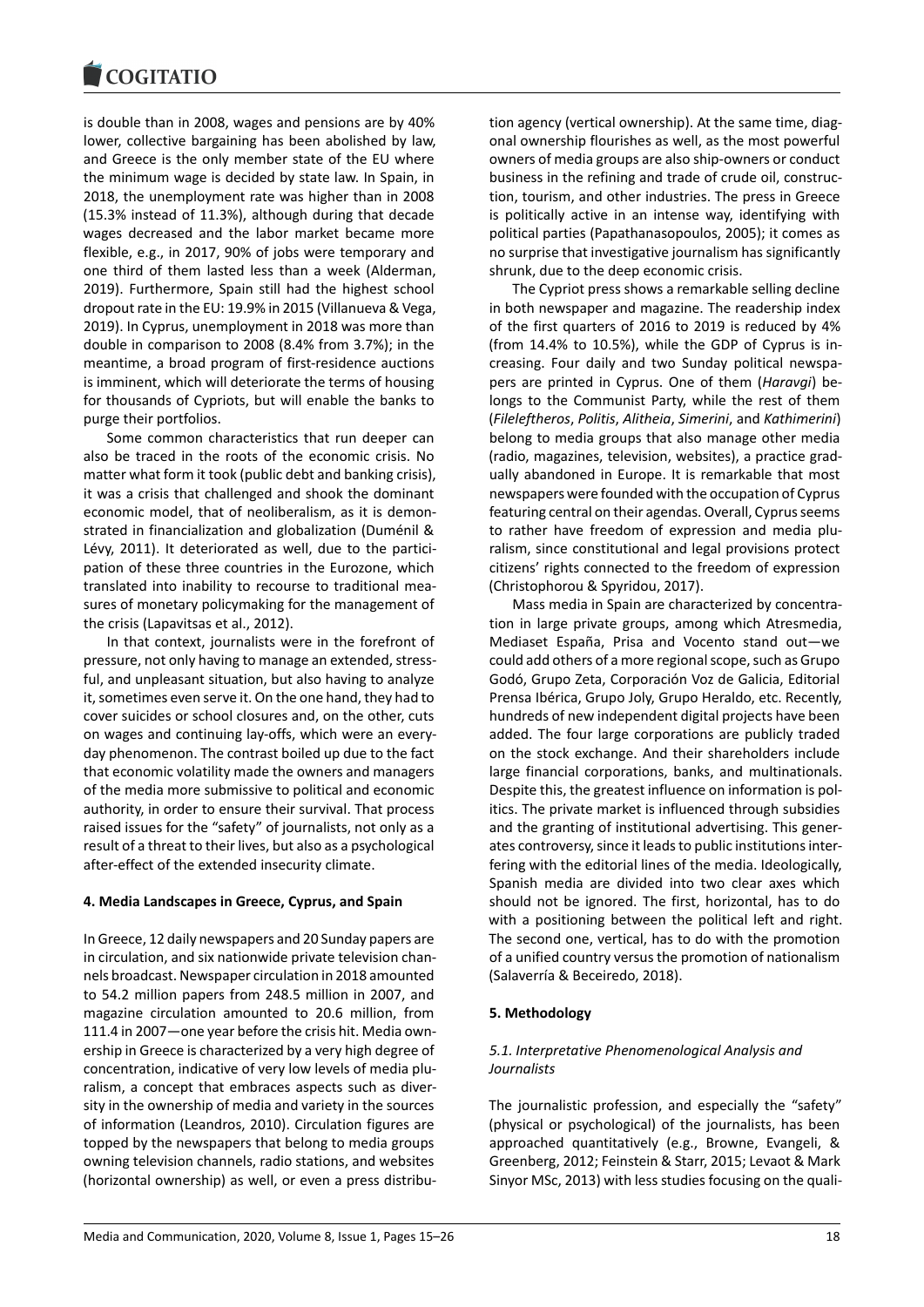tative and in-depth understanding of the journalists' psychological processes and practices generated by feelings of insecurity. Interpretative Phenomenological Analysis (IPA) is a distinctive approach to qualitative research, based on the methodological approaches of Smith (1996) and Smith, Jarman, and Osborn (1999) and on the assumption that individuals do not passively perceive of an "objective" reality, but they interpret and formulate their (personal) social reality from their own biographical experiences. The aim of the IPA is to explore in depth the processes of experience, understanding, perceptions and views (Reid, Flowers, & Larkin, 2005). As it is "phenomenological," this approach acknowledges the dual facets of the method (both the participants' and the researchers') and the joint reflections that form the analytic account produced (Osborn & Smith, 1998).

By applying IPA in this study, we aim to provide an in-depth understanding of how the participants experienced the politics of the Memoranda in each country examined. The aim is not to create a representative study, but rather to understand the way in which the Memoranda affected the journalistic practice of the participants.

## *5.2. Participants*

All data were derived from 35 semi-structured interviews (Greece,  $n = 14$ ; Cyprus,  $n = 9$ ; and Spain,  $n = 12$ ). Participants were journalists working in traditional and new media in each country at the time of the Memoranda and had over 15 years of experience in traditional or traditional and new media. Participant information is provided in Table 1.

#### *5.3. Procedure*

The qualitative data were obtained through semistructured interviews, which lasted between 30 and 60 minutes. All interviews were recorded and transcribed. All participants were given an information sheet regarding the present study, informing them on issues such as assurance of anonymity, the right to withdraw, the interview process, and the goals of the study. After having read the information sheet, participants were provided with a consent form for the study. After signing the consent form, participants were assigned a code with the abbreviation of the country (ParticipantGR01, ParticipantCY02, ParticipantSP03, etc.), the interview began, and participants were paid for their time.

The interviews were conducted with the discussion focusing on the following four focal areas: First, the participant's journalistic experience; the questions were focused on the participants' experiences regarding the journalistic profession and how they were involved in journalism even before the Memoranda.

Second, how the influence of the Memoranda was understood by society and how it affected journalism in general, according to the participants' experiences and views, as well as the influence of the Memoranda on the participants' journalistic practice. This area included questions regarding the recognition of the main influence of the Memoranda in the participants' countries and the idea of "silence," i.e., how and to what extent the influence affected the content they produced.

Third, the understanding of the "pressure points," namely the exact "loci of pressure" that the participants recognized, which interfered with their practice. The "intensity" of this "pressure" was also qualitatively examined to provide a more general comparative overview of the perceived pressure.

Fourth, the approach of using semi-structured interviews enabled participants to discuss issues that were of primary concern to themselves. As such, this study does not provide "generalized" results, but it examines in depth the participants' perceptions regarding the effect of the Memoranda in Greece, Cyprus, and Spain.

#### *5.4. Analysis*

All materials from the interviews were analyzed using IPA (Smith, Jarman, & Osborn, 1999), aiming to create concise and mutually exclusive themes that are significant within the transcribed material. Each interview was analyzed individually, and the relevant items and emerging themes were recognized. Connections between the themes led to their ordering in preliminary lists. Master themes for each interview were created and, upon completion, all master themes from all interviews were assembled in greater categories, the superordinate themes. All themes were represented verbatim from the original material and the external reliability of the analysis was ensured by an external, independent researcher with extended experience in IPA methodology.

#### **6. Results**

Two super-ordinate themes emerged from the analysis: (i) Influences of the Memoranda; and (ii) pressure

#### **Table 1.** Participant information.

| Information/Country | Greece ( $n = 14$ )  | Cyprus ( $n = 9$ )   | Spain ( $n = 12$ )   |
|---------------------|----------------------|----------------------|----------------------|
| Gender              | Male: 9<br>Female: 5 | Male: 7<br>Female: 2 | Male: 7<br>Female: 5 |
| Age range           | $37 - 58$            | $44 - 61$            | $39 - 59$            |
| Mean age            | 49                   | 51                   | 47                   |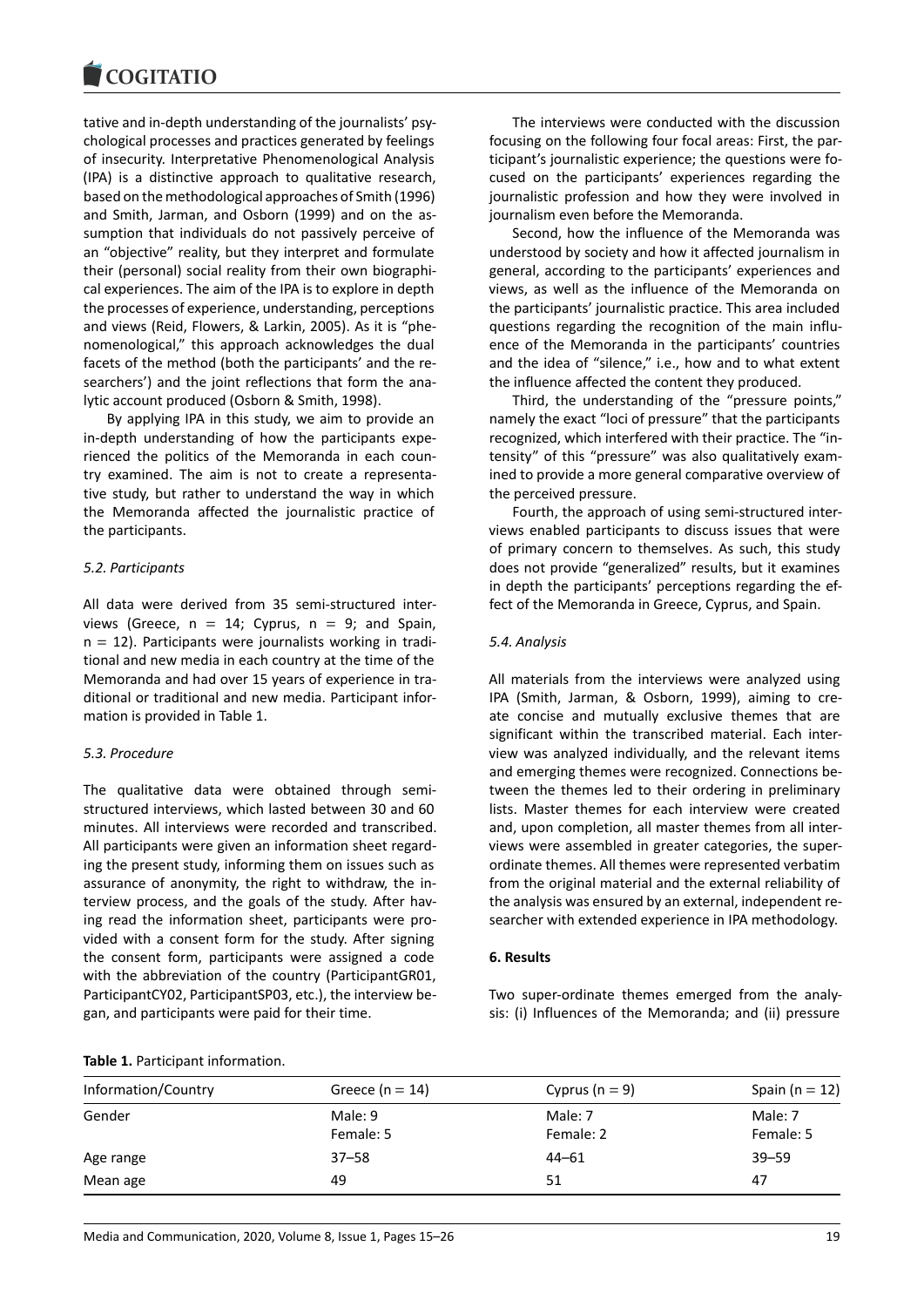points. The thematic structure of the analysis is displayed in Table 2.

# *6.1. Influences of the Memoranda*

The first super-ordinate theme of "Influences of the Memoranda" emerged from the answers of the participants regarding how and to what extent the logic of Memoranda affected the journalistic practice at two levels. Firstly, the perception of the participants regarding how the Memoranda affected the "Others" (Table 2, Code 1.1.), and secondly, how the Memoranda affected the "Self" (Table 2, Code 1.2.), that is the participants themselves on their profession. Regarding the first master theme, two sub-categories emerged: financial influences (Table 2, Code 1.1.1.), and influences on journalistic practice (Table 2, Code 1.1.2.). The financial influences mentioned were predominantly negative: "Look, the Memoranda brought redundancies and insecurity everywhere. You could see and feel that financially everything has changed" (ParticipantGR02); "The most important issue is that the financial crisis opened the door to the financial loci to have more influence on society than politicians did" (ParticipantCY06); "In Spain there was a close and complex relation between the financial system and media groups. The Memorandum affected a lot the relationship with the banking system" (ParticipantSP03). From the qualitative analysis, all participants in all countries recognized that the Memoranda had a negative impact on the wider economy in general and the journalistic field in particular. The negative impacts were not only measured financially (cut-offs, lay-offs) but also psychologically, in terms of creating feelings of insecurity.

Influences on journalistic practices (Table 2, Code 1.1.2.) emerged from the participants' replies regarding the effects of the Memoranda on the journalistic practice itself: "The Memorandum changed the whole journalistic landscape. The political system, the IMF, Europe, everyone involved wanted to change the way journalism worked" (ParticipantGR08); "Less recruitments meant lower quality. Today those who say that they are journalists are of lower quality than the older ones, they are cheap labor" (ParticipantCY06). Even though Greek and Cypriot participants all recognized, to a smaller or larger extent, the financial impact of the Memoranda on the journalistic practice, participants from Spain acknowledged less direct impact, though acknowledging some

indirect pressure: "There might have been influences on the companies for example, but I don't think that the media have been that affected" (ParticipantSP07). The results in this sub-category point to the influence of the Memoranda regarding the notion of "qualitative journalism." Abramson (2010) recognizes the challenges that journalism faced, to acknowledge the direct and indirect influences especially in times of crisis, and argues that financial cut-downs and lay-offs have a negative impact on the quality of journalism, given also the transformative era of today's media (McNair, 2013).

Influences on the "Self" (Table 2, Code 1.2.) emerged from the answers of the participants in respect to the impact that such influences had on their personal journalistic practice, implying processes of self-censorship: "Well, self-censorship was all around, especially if you worked for a Medium that had a specific 'line.' In case you went against that line, you would be marginalized and lose your job" (ParticipantGR04); "There was generally a heavy 'climate.' I think it lasted just for a while. It was a shock, but I think we soon found our pace" (ParticipantCY05). As ParticipantSP02 remarks:

In my opinion, I would say insecurity leads to selfcensorship. The reasons vary, but I think that, a lot of times, are more related to the prejudices of the journalists, the fear of losing their jobs or the concern about the crisis and its consequences on the media where they work.

Interestingly enough, only the Greek journalists recognized the process of self-censorship directly. Cypriot and Spanish participants mentioned vaguely a connection between financial insecurity and self-censorship but none of them stated directly that they personally have been involved of some kind of self-censorship, despite the fact that they all acknowledged the role of the financial crisis and the effect of the editorial "line" on the construction of the journalistic message. This finding could be interpreted by what Hayes, Scheufele, and Huge, (2006) call "non-participation as self-censorship," namely the fact that journalists avoided to enter a pro- or an anti-Memorandum attitude in order to feel secure in their working environments.

Overall, the Greek participants acknowledged intense influence both at the larger societal and financial level and at the personal level, that is their own journal-

| Thematic Level       | Code   | Theme One                           | Code   | Theme Two               |
|----------------------|--------|-------------------------------------|--------|-------------------------|
| Super-ordinate theme |        | Influences of the Memoranda         | 2      | <b>Pressure Points</b>  |
| Master themes        | 1.1.   | Influences on Others                | 2.1.   | <b>External Factors</b> |
|                      | 1.2    | Influences on Self                  | 2.2.   | <b>Internal Factors</b> |
| Sub-categories       | 1.1.1. | <b>Financial Influences</b>         | 2.1.1. | Troika                  |
|                      | 1.1.2. | Influences on journalistic practice | 2.2.1. | Government              |
|                      | 1.2.1. | Self-Censorship                     | 2.2.2. | Media Owners            |
|                      |        |                                     | 2.2.3. | <b>Banks</b>            |

**Table 2.** Compositional structure of IPA themes.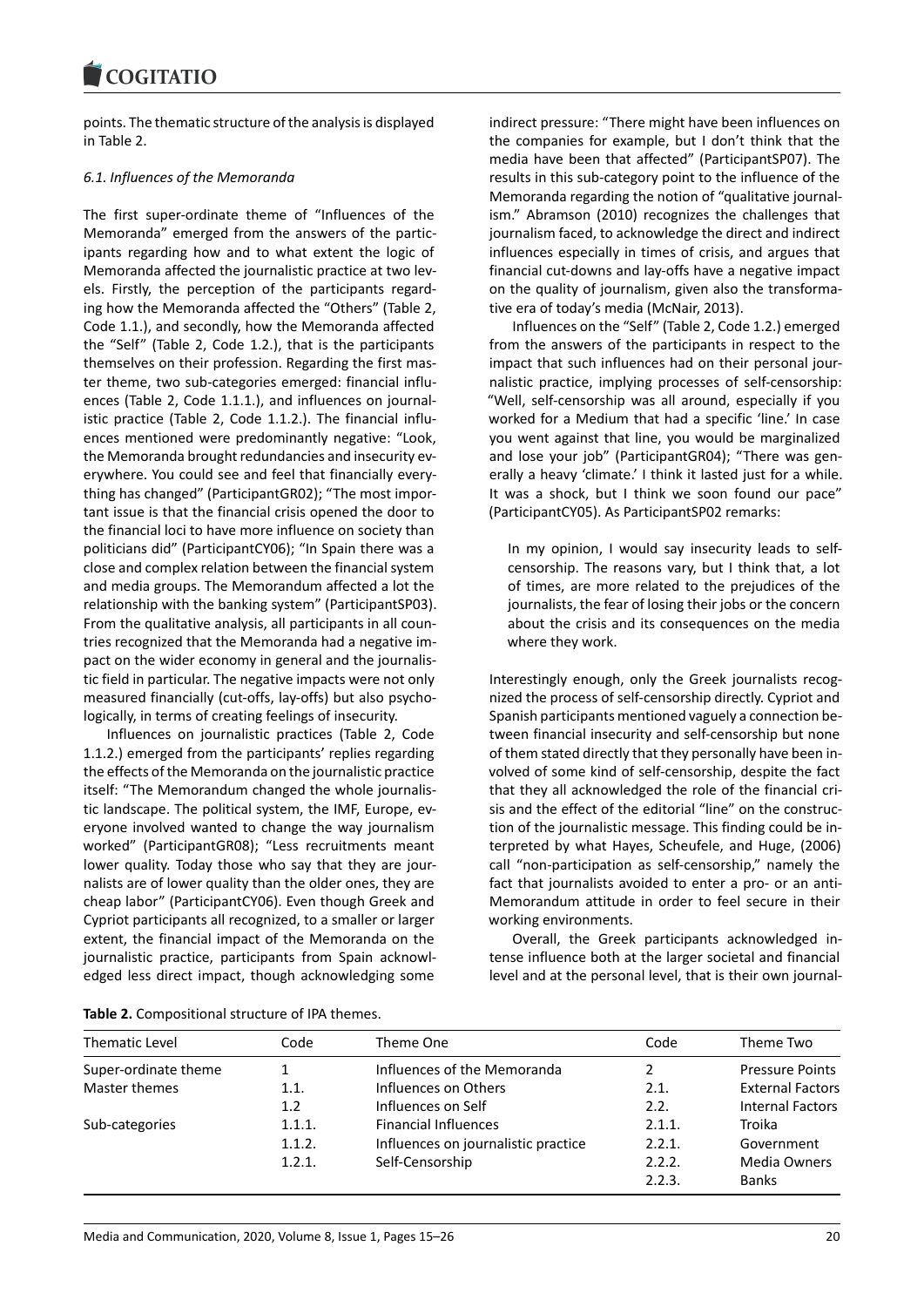istic practice. Cypriot participants mentioned a relatively mild influence of the Memorandum in most areas and the Spanish participants in their majority did not recognize any direct influence of the Memorandum on their profession and said that, if there was some influence, it was very mild and abstract.

# *6.2. Pressure Points*

The super-ordinate theme "Pressure points" emerged from the participants' replies regarding how and to what extent they felt "pressure" on the journalistic practice. Two master themes emerged: External Factors (Table 2, Code 2.1.), and Internal Factors (Table 2, Code 2.2.). The distinction between "external" and "internal" factors was constructed based on the country, namely whether the "pressure points" were found "outside" their country (e.g., Europe, Troika) or "inside" their country (e.g., government).

Regarding the external factors, from the replies, "Troika" (Table 2, Code 2.1.1.) emerged as a locus of pressure:

The Troika at first used specific platforms, like in Ireland, for delivering information to journalists. Soon enough, the Troika employed companies for strategic communication. At first, these companies were used just to organize meetings, after a while they distributed the 'non-papers.' (ParticipantGR03)

Also, as ParticipantSP06 stated: "Sometimes, informative meetings have been arranged by the European Commission for journalists. The aim was to explain and to discuss 'off the record' specific movements of the Troika. Especially during the most difficult moments of the crisis with Greece." The Cypriot participants did not feel there was an official pressure by the Troika to the journalists. The interference of the Troika as a direct "pressure point" was mostly and most intensely present in the replies of the Greek journalists. Greek participants acknowledged that "there was a 'core' of journalists, to whom specific directives were given" (ParticipantGR02); that the Troika unofficially organized "Greek–German friendship seminars as an integral part of journalists 'proselytism"' (ParticipantGR13). Interestingly, the Spanish participants recognized the interference of the Troika to Spain as a result of the Greek crisis and as a way to "prevent" the "Greek paradigm" to affect other countries under the logic of the Memoranda.

"Government" (Table 2, Code 2.2.1.) emerged from the replies of the participants regarding how and to what extent government officials interfered directly or indirectly with the construction of the journalistic message:

Look, the most intense interference was during the Papadimos era. It was direct and lasted until the next government. I was told that I had to start my TV show playing videos that had a positive effect on the

market, silly things, for example to show how the Americans threw teddy bears with hearts during a rugby game….Of course, I refused. (ParticipantGR11)

Additionally, "the big issue in journalism is that one has to have sources. And these sources decide how close you will get to them. So, if you wrote something against them, you automatically lost your sources" (ParticipantCY09); "the point is that, in Spain, media, especially the press, but also television, depend on the government, in one way or another. For example, Spanish media groups, for the large part, depend on the licenses which are provided" (ParticipantSP01). Greek participants in general acknowledged a more direct interference of government officials to the journalistic practice, while Cypriot and Spanish participants mostly referred to the "proximity to the source" issue. Greek participants also acknowledged the indirect interference: "If you were not with the government, you were not a patriot. I mean the Memorandum was the patriotic thing to do. If you did not support it, then the government cut you off from the information" (ParticipantGR02). Additionally, Greek participants mentioned direct interference of the Government to the journalistic practice: "People came to the office and said to the chief editor that he [name of the politician] wants you to write this" (ParticipantGR06). Political interference to journalism has been widely discussed (e.g., Milojević & Krstić, 2018; Scullion, Gerodimos, Jackson, & Lilleker, 2013) and also the interference of the government in public broadcasting (e.g., Hanretty, 2011). Interestingly the issue of "exclusion" seems to be present in the replies of the participants, leading to the journalists' conformity to the political elites, otherwise to her/his exclusion from the official (or unofficial) information (Rao & Wasserman, 2015).

"Media Owners" (Table 2, Code 2.2.2.) as a pressure point was also mostly acknowledged by the Greek participants: "If you worked for a big news channel, you could of course not say, or imply, that you are in favor of the drachma and against the euro" (ParticipantGR05); and as ParticipantGR01 also stated:

My then Director was going to run for Minister under PASOK. Well, he thought that my 'line' was against PASOK, so he locked up my computer! My files! My personal archive that I have been constructing for 12 years! I had to take legal actions to have access to my personal archive!

Cypriot participants replied mostly in the line that "rarely was there direct influence by media owners. At least where I was working I had not heard the owner gave a specific 'line"' (ParticipantCY09), or that "there were some interventions, but indirectly, for example 'if we don't have ads, how are you all going to get paid.' That is, we had to satisfy those who gave us advertisements in order to keep our salary" (ParticipantCY06). Most Spanish participants felt that there could be a "line" from the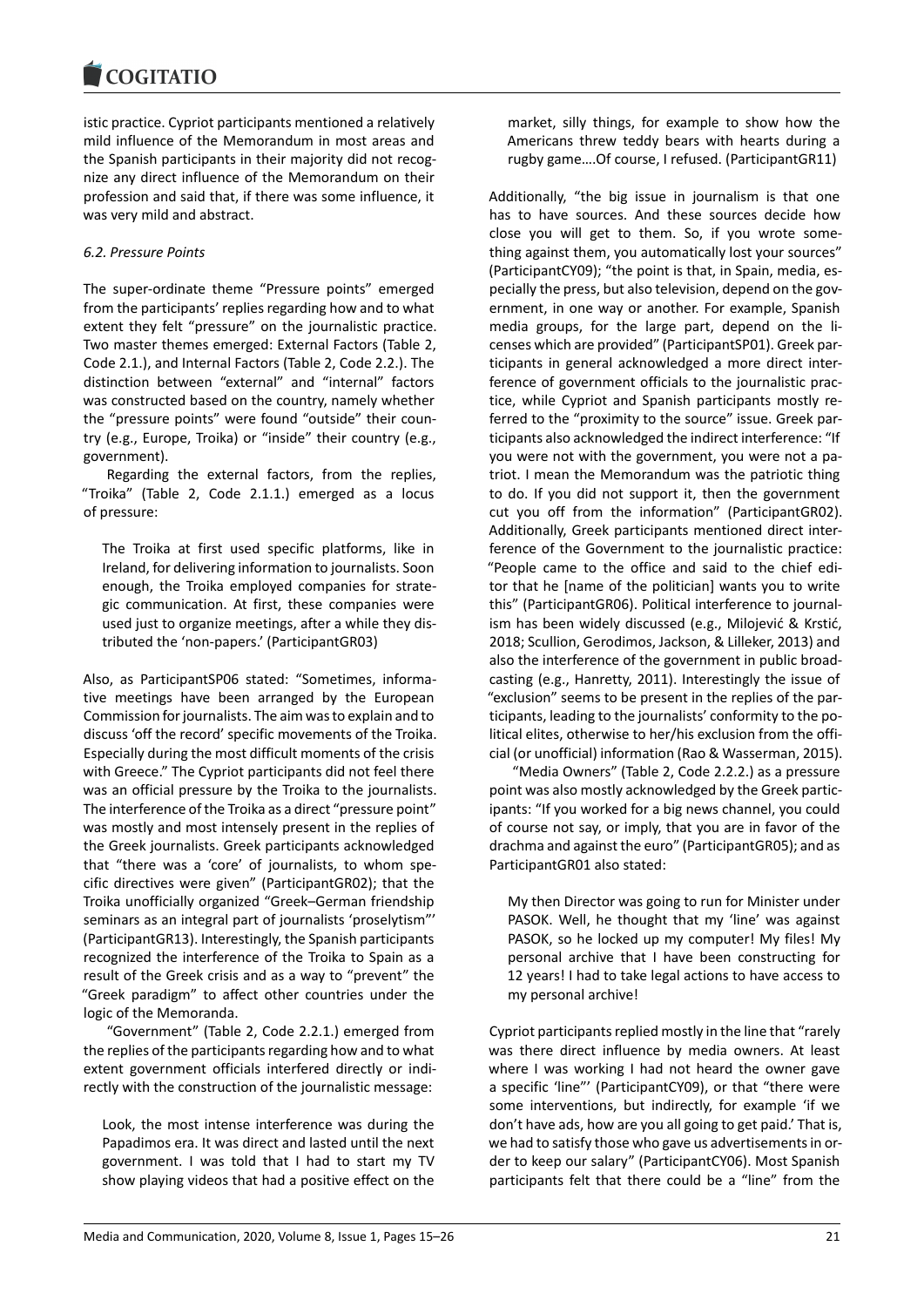

media owners, but this was due to the fact that "in general, media adapt to its editorial line" (ParticipantSP03) or "there were certain 'recommendations' or 'indications' from the owners of the media I work in, which we could classify as 'ethically questionable.' However, these 'recommendations' were refuted and put aside from the Editorial Office and the Director of the media" (ParticipantSP07). The major difference between participants' replies is that the Greek participants witnessed a direct interference of the media owners, the Cypriot participants vaguely acknowledged "some" kind of pressure and the Spanish participants either rationalized this interference or replied that mostly these pressures (if present) did not reach them personally.

"Banks" (Table 2, Code 2.2.3.) also emerged as a pressure point, mostly and most intensely by Greek participants: "Of course, if your channel was against the Memorandum or the Government, there would be no more loans for that channel. At the end, it's all about what the banks wanted" (ParticipantGR05). The issue of "loans from the banks" as means of exerting direct or indirect influence on the journalistic message came up in most of the replies of the Greek participants. In some of the replies, "Banks" represented not only the Greek banks, as monetary institutions, but the "bankers" in general: "If you wanted your channel to survive, you had to do what the bankers wanted. Not only the banks in Greece, but the banks in Europe" (ParticipantGR06). This issue derives from the business model of the media, where, especially in Greece, the media are mostly dependent on bank loans. The responses of the Cypriot participants were mixed. The majority of the responses acknowledged a mild to strong interference of the banks, e.g.:

Since 2010–2011, banks risked going bankrupt, so advertising was scarce, real estate was frozen, as was also the case for cars, then the media had only food advertising. That is, we had a 70% reduction in advertising. So you couldn't write against the banks, as you may well understand. (ParticipantCY02)

But there were also two cases, where the participants felt no interference from the banks: "I don't think banks would tell the media what to write. That is, I have never heard of this" (ParticipantCY11). Additionally, Spanish participants did not mention any direct interference of the banks in the journalistic practice, but most of them acknowledged the power of the banks to indirectly control enterprises through loans.

## **7. Conclusions**

Based on the participants' replies and experiences, concerning the implementation of the Memoranda in the European South, in particular the way anti-Memoranda voices were (self-)"silenced," three focal points emerge in relation to journalism as a profession. The first one concerns the international institutions that imposed the

Memoranda. The second one is related to working conditions in general, and the third one to the special working terms of journalists. All three focal points have, according to the respondents' answers, an impact on their perception of "being safe," not only in terms of working conditions, but as a psychological state, mostly derived from perceived (or actual) economic stressors.

The first issue concerns the source of information. According to the respondents in this study the IMF, as well as the European institutions (the EU and the European Central Bank), would use parallel information channels for specific journalists. Parallel to the official and public briefings, that were open to accredited journalists, there were mechanisms addressed selectively to journalists, providing them with privileged briefing. Thus, unequal access to information affected professionals who had no access and placed them in a disadvantaged position regarding the media organization management and the public, risking getting marginalized. Concurrently, it improved the position of those who had acceded to the closed group of the privileged and were perennially provided with feedback, exclusive information, interviews of key players at that time, etc. The criterion for such segregation was almost always political, as enhanced access to information benefited the ones who were willing to communicate the messages of the Troika uncritically to the public. On the other hand, the journalists who were excluded from privileged access to information were the ones who maintained a critical stance, asked discomforting questions, pointed out the inconsistencies of the austerity programs, reminded of the negative implications of imposing similar programs in other countries by the IMF, etc. Moreover, other forms of providing information were extensively used, such as seminars organized by the IMF in its headquarters in the USA, which were characterized as a means of "constructing" the journalists' silence and ensuring their "co-operation." Respondents highlighted similar practices used by the German Embassy in Greece, which organized trips to Germany for Greek journalists selected with non-transparent criteria. Neither the IMF nor the German Embassy ever made the list of the journalists who benefited from such seminars and trips public. The silence they held did not confirm their effort to appear as if operating in a transparent environment of open access to information.

The problem resulting from such instances of unfair influence on journalists is related to their ability to inform the public they address in the most objective and unaffected manner possible, as well as the feeling of job insecurity. The extended use of practices that were characterized as "bribes," especially by organizations such as the IMF, distorts the information and cancels a priori the philosophy, which is implicit with the profession, namely checking and confirming any news before it goes public.

Regarding working conditions in Greece, Cyprus, and Spain, the pressure put on journalists who formed our sample did not differ from the one forced on all other employees. Cuts on wages, unsolicited transformation of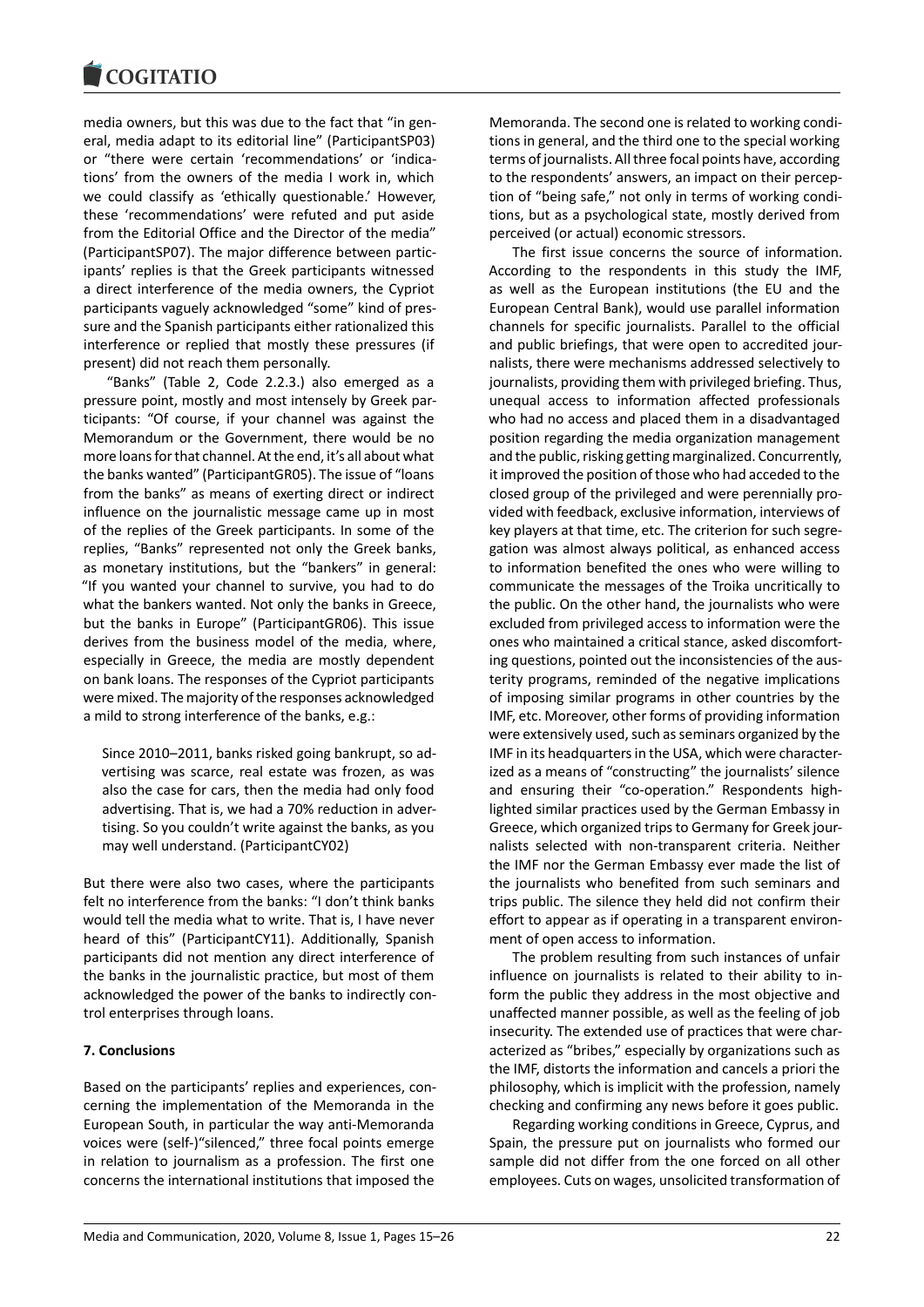# **COGITATIO**

collective agreements to individual ones without the consent of the employees, dismissals, work intensification, elongation of work shifts, work during weekends and at nighttime, and working away from the office without extra compensation, unpaid internships and uninsured work, intimidation at work, were the norm in smaller or larger organizations. The media did not constitute an exception, for one more reason: The economic turmoil that shook media organizations was greater than in the rest of the economy, because the advertisements and the reading public declined sharply. The shrinkage of the mass media sector, despite its importance in the political and public life, remains undiminished and has led to a severe decrease in journalists' income, having a negative impact on their working conditions and performance as well. In such an environment, censorship from the administration offices as well as self-censorship as a means of survival bloomed.

There are, however, some aspects that make the profession of a journalist different and these refer to the degrees of (even a relative) freedom that journalists ought to have in order to properly perform their duty. The practices of the unfair influence of journalists, in this sample, by the Troika (added to practices that may exist in every country) would not have been so effective had their working terms not set the ground for such practices to flourish. Most of the participants in this study referred to incidences such as: discrimination, persecutions, even dismissals on account of journalists' opinions, arbitrary interventions to the content of reporting, even on the commentary, etc. What also functioned negatively according to the participants of this study was ideological terrorism, which in the name of "patriotic duty" expelled any critique as disputing national interests. Similar incidents, which transferred the state of emergency of the country in the journalist profession, showed the absence of a code of conduct that would govern the operation of news agencies, respected by the ownership, the administration, the employees, and anyone else who could be held accountable for it.

In the context of the above, and parallel to the new form of journalism safety that emerged from the financial crisis—the one of (self-)censorship and constructed silence—three necessities arise: The first one concerns the public accountability of international institutions for their relationship with the media and publicity. The second one is about the regulation of working relations, since it is now ascertained that the deregulation regime leads to the degradation of human labor. And the third one has to do with the closer monitoring of the code of conduct so that the right to information is respected in times when society needs it most: when, in the middle of the crisis, core values are being overthrown.

# **Acknowledgments**

The authors would like to thank the journalists in Greece, Cyprus, and Spain who participated in this study for

their trust and courage needed for the content of the interviews.

#### **Conflict of Interests**

The authors declare no conflict of interests.

#### **References**

- Abramson, J. (2010). Sustaining quality journalism. *Daedalus*, *139*(2), 39–44.
- Alderman, L. (2019, February 14). Europe's middle class is shrinking: Spain bears much of the pain. *The New York Times*. Retrieved from <https://nyti.ms/2p37Uz0>
- Bartholomae, S., & Fox, J. (2017). Coping with economic stress: A test of deterioration and stress-suppressing models. *Journal of Financial Therapy*, *8*(1), 6.
- Bond, F. W., & Bunce, D. (2001). Job control mediates change in a work reorganization intervention for stress reduction. *Journal of Occupational Health Psychology*, *6*(4), 290–302.
- Browne, T., Evangeli, M., & Greenberg, N. (2012). Trauma-related guilt and posttraumatic stress among journalists. *Journal of Traumatic Stress*, *25*(2), 207–210.
- Carlsson, U., & Pöyhtäri, R. (2017). *The assault on journalism: Building knowledge to protect freedom of expression*. Goethenburg: Nordicom.
- Chalofsky, N. (2003). An emerging construct for meaningful work. *Human Resource Development International*, *6*(1), 69–83.
- Choo, A. S., Linderman, K. W., & Schroeder, R. G. (2007). Method and psychological effects on learning behaviors and knowledge creation in quality improvement projects. *Management Science*, *53*(3), 437–450.
- Christophorou, C., & Spyridou, L. P. (2017). Media pluralism monitor 2016: Monitoring risks for media pluralism in EU and beyond: Country report—Cyprus. Florence: Centre for Media Pluralism and Media Freedom.
- Cottle, S. (2011). Media and the Arab uprisings of 2011. *Journalism*, *12*(5), 647–659.
- Dollard, M. F. (2007). Necrocapitalism: Throwing away workers in the race for global capital. In J. Houdmont & S. McIntyre (Eds.), *Occupational health psychology: European perspectives on research, education and practice* (Vol. 2, pp. 169–193). Maia: ISMAI.
- Duménil, G., & Lévy, D. (2011). *The crisis of neoliberalism*. Cambridge, MA:Harvard University Press.
- Edmondson, A. (1999). Psychological safety and learning behavior in work teams. *Administrative Science Quarterly*, *44*(2), 350–383.
- Edmondson, A. C. (2008). The competitive imperative of learning. *Harvard Business Review, 86*(7/8), 60.
- European Commission. (2011). *The economic adjustment programme for Portugal* (Occasional Papers 79). Brussels: European Commission. Retrieved from <https://bit.ly/2ANIrfh>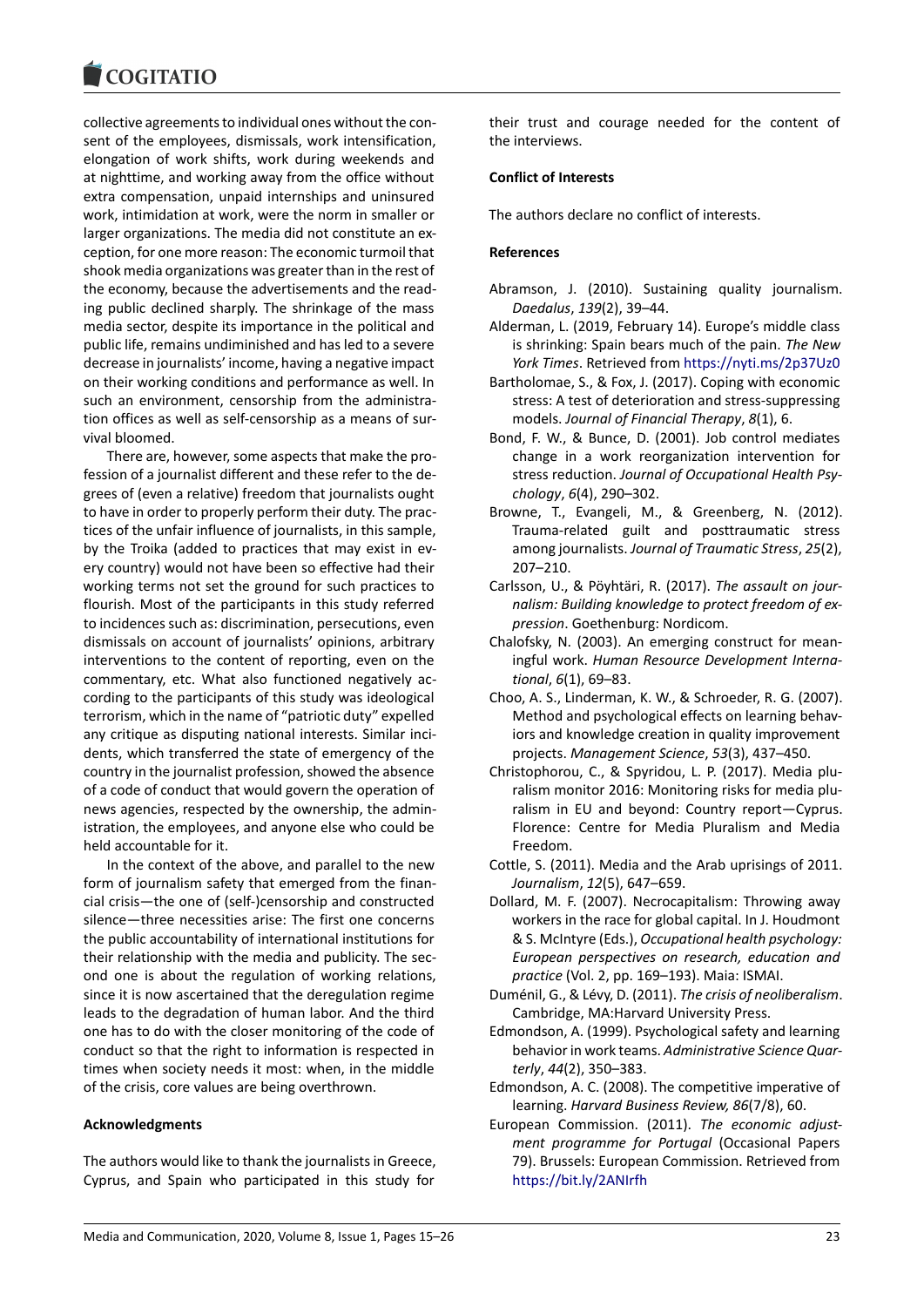- European Commission. (2012). *The financial sector adjustment programme for Spain* (Occasional Papers 118). Brussels: European Commission. Retrieved from <https://bit.ly/2ObOZf2>
- European Commission. (2013). *The economic adjustment programme for Cyprus*(Occasional Papers 149). Brussels: European Commission. Retrieved from [https://](https://bit.ly/2U8RwKz) [bit.ly/2U8RwKz](https://bit.ly/2U8RwKz)
- European Commission's Directorate General for Economic and Financial Affairs. (2019). 18—Gross public debt. *European Commission's Directorate General for Economic and Financial Affairs*. Retrieved from [https://ec.europa.eu/economy\\_finance/ameco/](https://ec.europa.eu/economy_finance/ameco/user/serie/SelectSerie.cfm) [user/serie/SelectSerie.cfm](https://ec.europa.eu/economy_finance/ameco/user/serie/SelectSerie.cfm)
- European Parliament. (2013). Regulation (EU) No 472/2013 of the European Parliament and of the Council. Brussels: European Parliament. Retrieved from <https://bit.ly/2RJ1CjY>
- European Stability Mechanism. (2018). Explainer on ESM and EFSF financial assistance for Greece. *European Stability Mechanism*. Retrieved from [https://bit.ly/](https://bit.ly/2MrScpc) [2MrScpc](https://bit.ly/2MrScpc)
- Feinstein, A., & Starr, S. (2015). Civil war in Syria: The psychological effects on journalists. *Journal of Aggression, Conflict and Peace Research*, *7*(1), 57–64.
- Gratton, L., & Erickson, T. J. (2007). Eight ways to build collaborative teams. *Harvard Business Review*, *85*(11), 100.
- Hanitzsch, T., & Vos, T. P. (2018). Journalism beyond democracy: A new look into journalistic roles in political and everyday life. *Journalism*, *19*(2), 146–164.
- Hanretty, C. (2011). *Public broadcasting and political interference*. London: Routledge.
- Hayes, A. F., Scheufele, D. A., & Huge, M. E. (2006). Nonparticipation as self-censorship: Publicly observable political activity in a polarized opinion climate. *Political Behavior*, *28*(3), 259–283.
- Hellenic Statistical Authority. (2018, April 27). Survey on daily and periodical press 2017 [Press Release]. Retrieved from <https://bit.ly/2uMi1Lr>
- Iosifidis, P., & Boucas, D. (2015). *Media policy and independent journalism in Greece.* London: Open Society Foundations. Retrieved from <https://goo.gl/Vvyvvx>
- Johnson, J. (2008). Globalization, workers' power and the psychosocial work environment—Is the demand– control–support model still useful in a neoliberal era? *Scandinavian Journal Work Environment and Health*, *2008*(6), 15–21.
- Kahn, W. A. (1990). Psychological conditions of personal engagement and disengagement at work. *Academy of Management Journal*, *33*(4), 692–724.
- Karasek, R. A. (2008). Low social control and physiological deregulation: The stress disequilibrium theory, towards a new demand-control model. *Scandinavian Journal of Work Environment and Health*, *34*(6), 117–135.
- Khondker, H. H. (2011). Role of the new media in the Arab Spring. *Globalizations*, *8*(5), 675–679.
- Kosmas, P. (2019). *The Memorandum legacy: A lasting farewell to debt crises or a bitter return to the markets just until the next financial crises? Destruction tales by Cyprus, Portugal, and Greece.* Paper presented at "Historical Materialism" Athens Conference, Athens, Greece.
- Lapavitsas, C., Kaltenbrunner, A., Labrinidis, G., Lindo, D., Meadway, J., Michell, J., . . . Vatikiotis, L. (2012). *Crisis in the Eurozone*. London: Verso.
- Leandros, N. (2010). Media concentration and systemic failures in Greece. *International Journal of Communication*, *4*(2010), 886–905.
- Levaot, Y., & Mark Sinyor MSc, M. D. (2013). Trauma and psychological distress observed in journalists: A comparison of Israeli journalists and their western counterparts. *The Israel Journal of Psychiatry and Related Sciences*, *50*(2), 118.
- Madsen, P. M., & Desai, V. (2010). Failing to learn? The effects of failure and success on organizational learning in the global orbital launch vehicle industry. *Academy of Management Journal*, *53*(3), 451–476.
- McNair, B. (2013). Trust, truth and objectivity: Sustaining quality journalism in the era of the contentgenerating user. In C. Peters & M. J. Broersma (Eds.), *Rethinking journalism* (pp. 87–100). London: Routledge.
- Milioni, D. L., Spyridou, L. P., & Koumis, M. (2017). Cyprus: Behind closed (journalistic) doors. In T. Eberwein, S. Fengler, & M. Karmasin (Eds.), *The European handbook of media accountability* (pp. 39–46). London: Routledge.
- Milojević, A., & Krstić, A. (2018). Hierarchy of influences on transitional journalism: Corrupting relationships between political, economic and media elites. *European Journal of Communication*, *33*(1), 37–56.
- Nembhard, I. M., & Edmondson, A. C. (2012). Psychological safety. In G. Spreitzer & K. Cameron (Eds.), *The Oxford handbook of positive organizational scholarship* (pp. 1–26). Oxford: Oxford University Press.
- Nembhard, I. M., & Tucker, A. L. (2011). Deliberate learning to improve performance in dynamic service settings: Evidence from hospital intensive care units. *Organization Science*, *22*(4), 907–922.
- Nikolaidis, A. (2017). The impact of austerity on the Greek news media and public sphere. In A. David (Ed.), *The death of public knowledge? How free markets destroy the general intellect*(pp. 33–59). London: Goldsmiths Press.
- Osborn, M., & Smith, J. A. (1998). The personal experience of chronic benign lower back pain: An interpretative phenomenological analysis. *British Journal of Health Psychology*, *3*(1), 65–83.
- Papathanasopoulos, S. (2005). *Politics and media: The case of Southern Europe*. Athens: Kastaniotis.
- Probst, T. M. (2005). Economic stressors. In J. Barling, K. Kelloway, & M. Frone (Eds.), *Handbook of work stress* (pp. 267–297). Thousand Oaks, CA: Sage.
- Rao, S., & Wasserman, H. (2015). A media not for all: A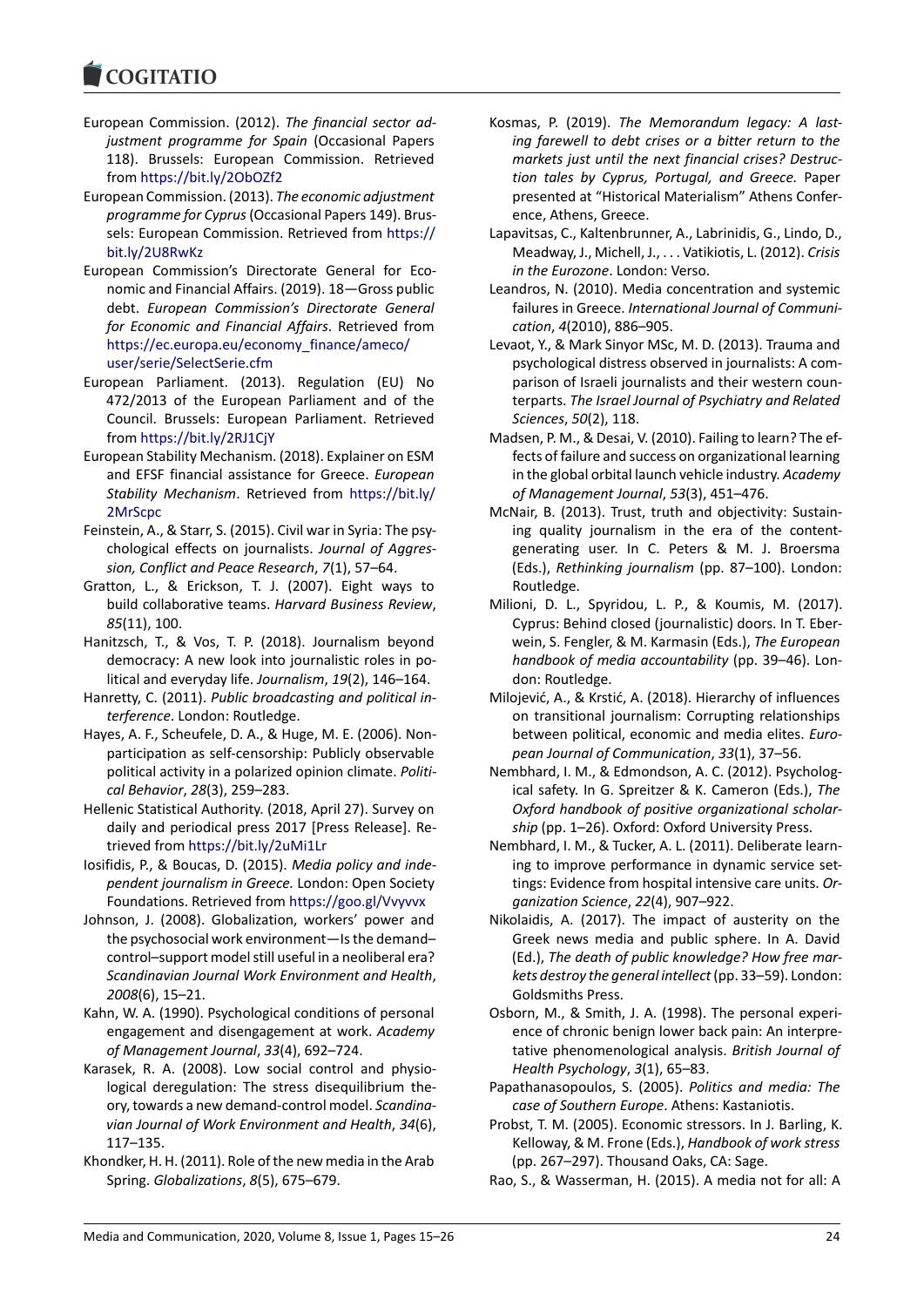**COGITATIO** 

comparative analysis of journalism, democracy and exclusion in Indian and South African media. *Journalism Studies*, *16*(5), 651–662.

- Reid, K., Flowers, P., & Larkin, M. (2005). Interpretative phenomenological analysis: An overview and methodological review. *The Psychologist*, *18*(1), 20–23.
- Salaverría, R., & Baceiredo, B. G. (2018). *Spain media landscape*. Maastricht: European Journalism Centre. Retrieved from [http://digitaltransmedia.](http://digitaltransmedia.digitaltransformers.cat/wp-content/uploads/2018/05/EJC-Media-Landscape-Spain.pdf) [digitaltransformers.cat/wp-content/uploads/2018/](http://digitaltransmedia.digitaltransformers.cat/wp-content/uploads/2018/05/EJC-Media-Landscape-Spain.pdf) [05/EJC-Media-Landscape-Spain.pdf](http://digitaltransmedia.digitaltransformers.cat/wp-content/uploads/2018/05/EJC-Media-Landscape-Spain.pdf)
- Scullion, R., Gerodimos, R., Jackson, D., & Lilleker, D. (Eds.). (2013). *The media, political participation and empowerment*. London: Routledge.
- Siemsen, E., Roth, A. V., Balasubramanian, S., & Anand, G. (2009). The influence of psychological safety and confidence in knowledge on employee knowledge sharing. *Manufacturing and Service Operations Management*, *11*(3), 429–447.
- Smith, J. A. (1996). Beyond the divide between cognition and discourse: Using interpretative phenomenological analysis in health psychology. *Psychology and Health*, *11*(2), 261–271.
- Smith, J. A., Jarman, M., & Osborn, M. (1999). Doing interpretative phenomenological analysis. In M. Murray & K. Chamberlain (Eds.), *Qualitative health psychology: Theories and methods* (pp. 218–240). London, Thousand Oaks, CA, and New Delhi: Sage.

Spyridou, L. O. (2015). Producing protest news. *The*

*Cyprus Review*, *27*(1), 98–99.

- Tsai, F. J., & Chan, C. C. (2011). The impact of the 2008 financial crisis on psychological work stress among financial workers and lawyers. *International Archives of Occupational and Environmental Health*, *84*(4), 445–452.
- Villanueva, J., & Vega, G. A. M. (2019, March 28). Spain's broken social elevator: How the crisis damaged upward mobility. *El País*. Retrieved from [https://bit.ly/](https://bit.ly/2osGUZF) [2osGUZF](https://bit.ly/2osGUZF)
- Viseu, J., Leal, R., de Jesus, S. N., Pinto, P., Pechorro, P., & Greenglass, E. (2018). Relationship between economic stress factors and stress, anxiety, and depression: Moderating role of social support. *Psychiatry Research*, *268*, 102–107.
- Vogiatzoglou, M. (2016). Cyprus explosion: Financial crisis and anti-austerity mobilization. In D. della Porta, M. Andretta, T. Fernandes, F. O'Conner, E. Romanos, & M. Vogiatzoglou (Eds), *Late neoliberalism and its discontents in the economic crisis: Comparing social movements in the European periphery* (pp. 243–259). Cham: Palgrave Macmillan.
- Whelan, C. T., Russell, H., & Maître, B. (2016). Economic stress and the Great Recession in Ireland: Polarization, individualization or 'middle class squeeze'? *Social Indicators Research*, *126*(2), 503–526.
- Wolfgang, J. D., Vos, T. P., & Kelling, K. (2019). Journalism's relationship to democracy: Roles, attitudes, and practices. *Journalism Studies*, *20*(14), 1977–1994.

# **About the Authors**



**Sofia Iordanidou** is an Associate Professor of Journalism and Communication at the Open University of Cyprus (OUC) and the Chair of the Advanced Media Institute, Applied Research in Communication and Journalism. Since 2011, the MA "Communication and New Journalism" program has been developed and is being offered at the OUC under her responsibility. She is the publisher of the *Dimosiografia* journal and the website manager of www.dimosiografia.com



**Emmanouil Takas** holds a PhD in Social Psychology from Panteion University, Greece, and is the Coordinator of Research pillar at the Advanced Media Institute. His research interests include strategic communication, processes of social influence, framing and social representations. He teaches Social and Political Psychology, Qualitative and Quantitative Research Methods, and Media Psychology at City Unity College in Athens, Greece.



**Leonidas Vatikiotis**is a Statistics Science graduate. His doctoral dissertation was on the field of Political Economy. Since 1991, he's been working as a journalist-analyst, specializing in macroeconomic and foreign affairs issues. Since 2017, he is the Editor in Chief of the *Dimosiografia* journal, published by the Advanced Media Institute under the auspices of the MA Program "Communication and New Journalism'' of the Open University of Cyprus, where he also teaches. He has also served as scientific editor for important documentary films.